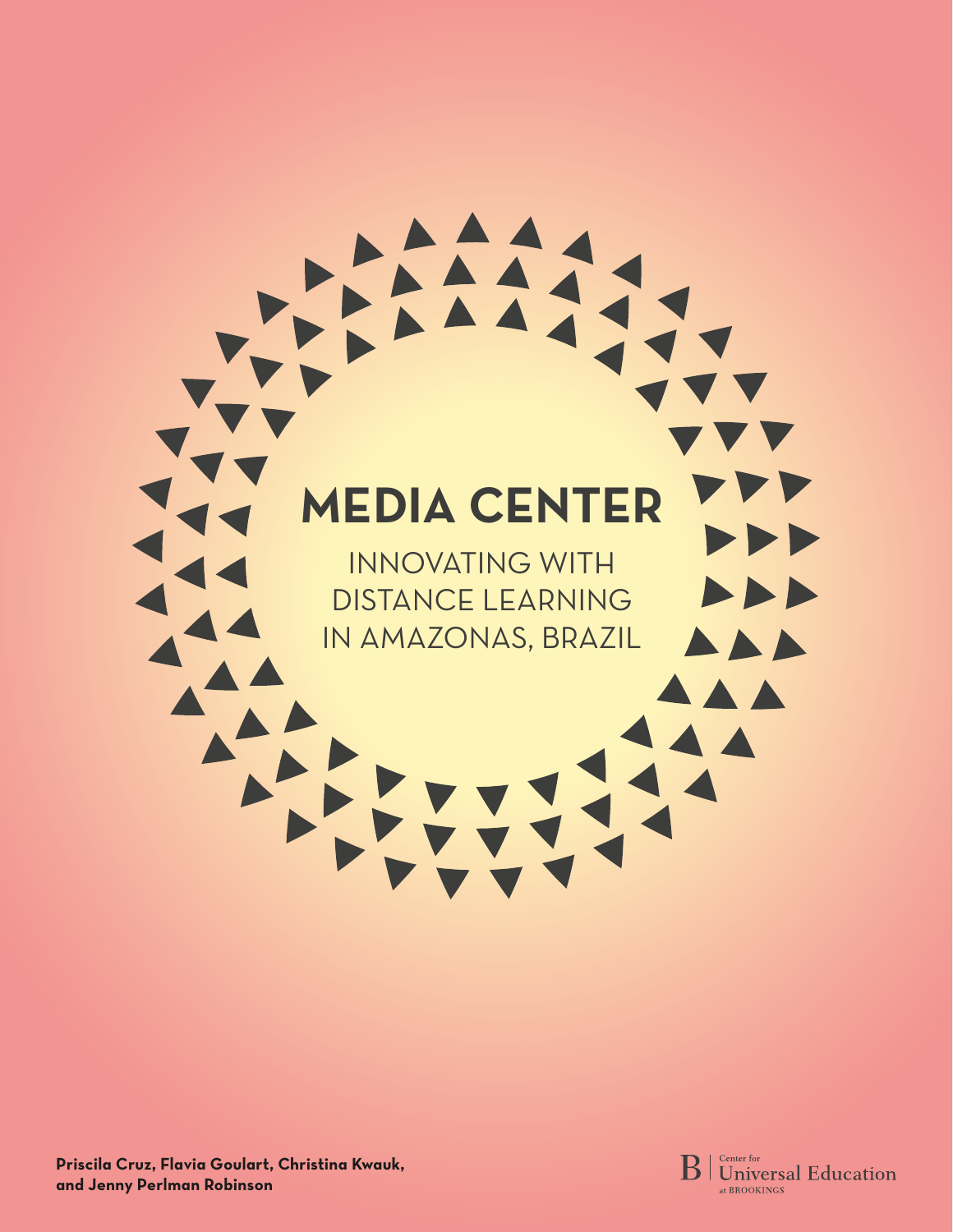Sincere gratitude and appreciation to Priyanka Varma, research assistant, who has been instrumental in the production of the Media Center case study.

We are also thankful to a wide-range of colleagues who generously shared their knowledge and feedback on the Media Center case study, including: Marcelo Peréz Alfaro, Former Secretary of Education Gedeão Amorim, Marcelo Campbell Fonseca, Ives Morales, José Augusto de Melo Neto, Secretary of Education Rossieli Soares da Silva, Joice Toyota, Emiliana Vegas, Augusta Ximenes, the team at the Amazonas State Secretariat of Education, the Media Center teachers, and Filipe from Tres Unidos, along with his classmates and community members.

Lastly, we would like to extend a special thank you to the following: our copy-editors, Alfred Imhoff and Merrell Tuck-Primdahl, our designer, blossoming.it, and our colleagues, Kathryn Norris and Jennifer Tyre.

The Brookings Institution is a nonprofit organization devoted to independent research and policy solutions. Its mission is to conduct high-quality, independent research and, based on that research, to provide innovative, practical recommendations for policymakers and the public. The conclusions and recommendations of any Brookings publication are solely those of its author(s) and do not reflect the views of the Institution, its management, or its other scholars.

Support for this publication and research effort was generously provided by the John D. and Catherine T. MacArthur Foundation and The MasterCard Foundation. The authors also wish to acknowledge the broader programmatic support of the William and Flora Hewlett Foundation, the LEGO Foundation, and the Government of Norway.

Brookings recognizes that the value it provides is in its absolute commitment to quality, independence, and impact. Activities supported by its donors reflect this commitment, and the analysis and recommendations are not determined or influenced by any donation.



## **MEDIA CENTER**

INNOVATING WITH DISTANCE LEARNING IN AMAZONAS, BRAZIL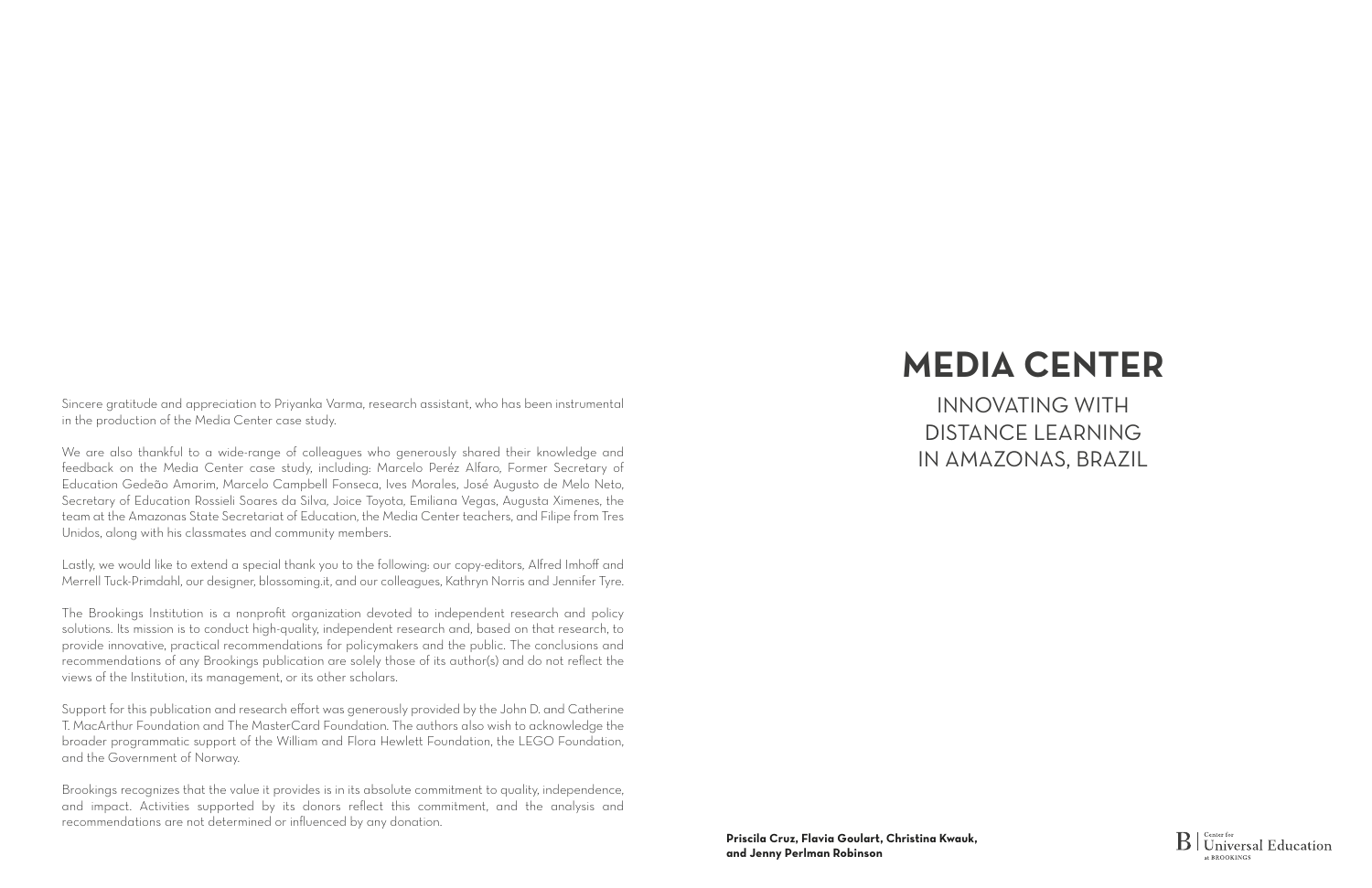**4 5**

# **Media Center at a glance**

## **LOCATION:**

Amazonas, Brazil

## **FOCUS OF INTERVENTION:**

Distance learning program for difficult-to-reach populations along the Amazon River

## **EDUCATION LEVEL:**

Secondary



## **INTERVENTION OVERVIEW:**

The Amazonas Government's Media Center initiative (2007–present) is a locally developed, formal secondary school model seeking to address the disparity in education access between Amazonas' urban and rural areas. It uses multipoint videoconferencing technology to broadcast lessons live via satellite television from a Media Center studio in Manaus, Amazonas' capital city, to up to 1,000 classrooms, with 5 to 25 students each, located throughout the Amazon's riverside communities. The cornerstone innovation of the Media Center's model is its bidirectional interactivity, where students not only view lectures from the teacher in the studio, but their interventions are streamed as well. Teachers have two roles: As specialized "lecturing teachers" located in the studio, and as generalist "tutoring teachers" on-site, one per classroom. The studio teacher are free to develop their own lesson plans—within state guidelines—and the tutoring teacher helps students pay attention and provide assistance with difficult parts of the classwork, which is aligned with the national curriculum but adapted to the local context and taught on a block schedule.

## **TYPE OF LEARNING MEASURED:**

Literacy, numeracy, and science mastery, as indicated by the Education Development Index Score, a national-level measure, and the Exame National do Ensino Médio, a Brazilian national examination

### **COST:**

Annual budget of \$14 million, excluding student transportation and equipment upgrades. Financing provided by the Amazonas government and later supported by loans from international organizations, including the Inter-American Development Bank.

## **SIZE:**

*Direct reach*—50,000 students in 2015 (or approximately 23 percent of secondary school students enrolled outside Manaus) and 300,000 students since 2007. *Indirect reach*-1,300 schools in 6,000 communities, 60 lecturing teachers, and 2,200 tutoring teachers since 2007.

### **IMPACT:**

*Access to education*—Approximately 23 percent of students enrolled outside Manaus are now able to access postprimary learning opportunities. *Progression and dropout rates*— High school progression rates increased 16 percent between 2007 and 2011; dropouts decreased by almost half between 2008 and 2011. *Expansion*—Demand to expand the Media Center beyond the high school level led to the inclusion of middle school and youth and adult education. The Media Center learning model has been replicated in seven other states with poor and/or difficult-to-reach populations. Nationwide efforts to improve Internet connectivity to schools will provide increased infrastructure to further scale up the model.

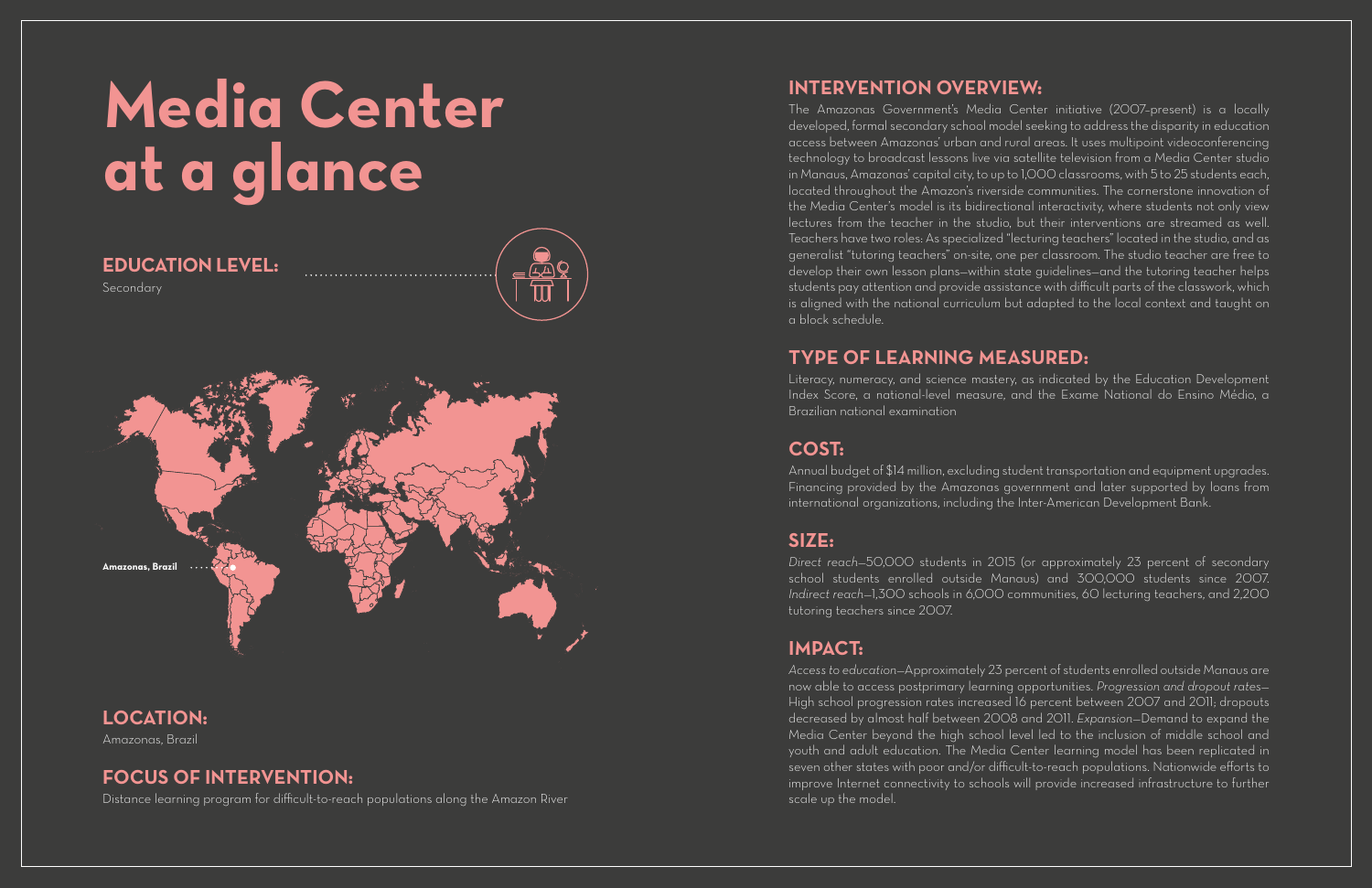## **Background**

Filipe is a teenager living in one of the thousands of small communities located along an Amazonian waterway. His village of 78 people has only 20 families. In 2015, Filipe and another villager were the only two students in their community attending grade 11. 1 A decade ago, the pair would have been faced with two options upon reaching high school: move to Manaus (the capital of Amazonas); or stop studying altogether. Instead, he and his fellow villager, along with 19 other students who used to commute by boat from other riverside communities, gathered together in the evenings in a municipal classroom to receive live-streamed lessons from a teacher in the Media Center, hundreds of miles away in Manaus.

Before the Media Center began broadcasting in 2007, daunting challenges confronted anyone trying to access to postprimary education in Amazonas. Most of the state, which is about 4.5 times the size of Germany, is covered by jungle. About 21 percent of the population is scattered across 6,100 riverside and inland communities. Traveling to these communities from Manaus is measured in days, sometimes even weeks, by boat. Only 6 of the 62 municipalities are connected to the capital by roads. Air transportation is expensive and limited. Though boats are the most realistic form of transportation, the level of rivers varies, depending on the season, making transportation routes and river landscapes difficult to navigate. Together, the state's population distribution, the extensive distances between communities, and the Amazon River Basin rain forest's geographical features have meant

delivering education to the state's entire school-age population, within reasonable costs, has inevitably presented many logistical and infrastructural challenges. In many cases, communities like Filipe's have so few students that they cannot justify opening a school. If a school did exist, hiring, training, and posting qualified high school teachers in subjects such as mathematics or science would be cost prohibitive—not to mention the difficulties of convincing teachers to move to such remote communities.

These factors have left Amazonas with low levels of enrollment, completion, and progression, and also high dropout rates. In 2010, a few years after improvements in access to education had been observed by Media Center officials, the secondary school net enrollment rate in Amazonas was still at 39 percent—compared with 69 percent nationally; half of those students enrolled in Amazonas were over-age. In fact, 50 percent of 16-yearolds in Amazonas have completed elementary education, compared with 63 percent nationally; only 36 percent of 19-year-olds have completed high school, compared with 50 percent nationally. In learning achievement, according to the 2009 Prova Brasil (a national language and mathematics assessment), about 8 percent of grade 8 students in Amazonas were proficient in math, compared with about 15 percent of grade 8 students nationwide.

So, what has made it possible for Filipe and 50,000 other students under similar circumstances in Amazonas to follow such a different educational path in 2015 and to have more than the two educational choices offered by their predecessors? Some would say it was the changes passed into law in 2009 that made high school education a right of all Brazilians and an obligation to be fulfilled by all Brazilian states by 2016. Others would point to the outcome of several bold decisions initiated in 2004 by a group of public servants from the Amazonas State Secretariat of Education (Secretaria de Estado de Educação do Amazonas, SEDUC) concerned with the inequality gap between Amazonas' urban and rural students. Determined to take on the challenges of improving rural students' school achievement, increasing their options for accessing high school, and completing their basic education, 2 these SEDUC officials set out to develop the Media Center, an education model that employs distance learning technologies to deliver education to the Amazon rain forest's sparsely populated areas.

## **Innovating distance learning**

When the Media Center idea first emerged, distance learning was far from a new idea in Brazil. In the early 2000s, Brazil's Ministry of Education (Ministério da Educação, MEC) had already invited Amazonas to participate in existing distance learning programs, including some that had been implemented at scale across other parts of Brazil. Given the state's infrastructure and logistical challenges, SEDUC officials recognized that distance learning made sense—they had been implementing a successful Internet-based distance learning teacher-training program of their own, called Proformar, since 2002. But they saw that MEC's existing models had shortcomings that would prevent any of them from taking off. For instance, existing models were too standardized and lacked the human components of education. Students were expected to sit passively and watch teachers lecturing them via television. In addition, traditional distance learning models threatened to replace teachers and the classroom experience with technology. Based on these observations, SEDUC officials decided not to accept any of the existing offerings and instead opted to develop their own local model from scratch. Aware of the potential of education technology to eliminate geographic obstacles, SEDUC officials envisioned a model that would allow students from distant communities to interact, converse with teachers, and participate in lessons in real-time. Based on a belief that technology should help mediate these learning processes, not replace them, SEDUC developed and integrated multipoint videoconferencing technology into the Media Center learning model, allowing for bidirectional interactivity between "lecturing" teachers in the Manaus studios and students in more than 1,000 classrooms across the state. This innovation in distance learning was never before offered in other states. Although bidirectional interactivity helped ensure that Amazonas students would have as close an experience as possible to the traditional classroom, this particular innovation alone would not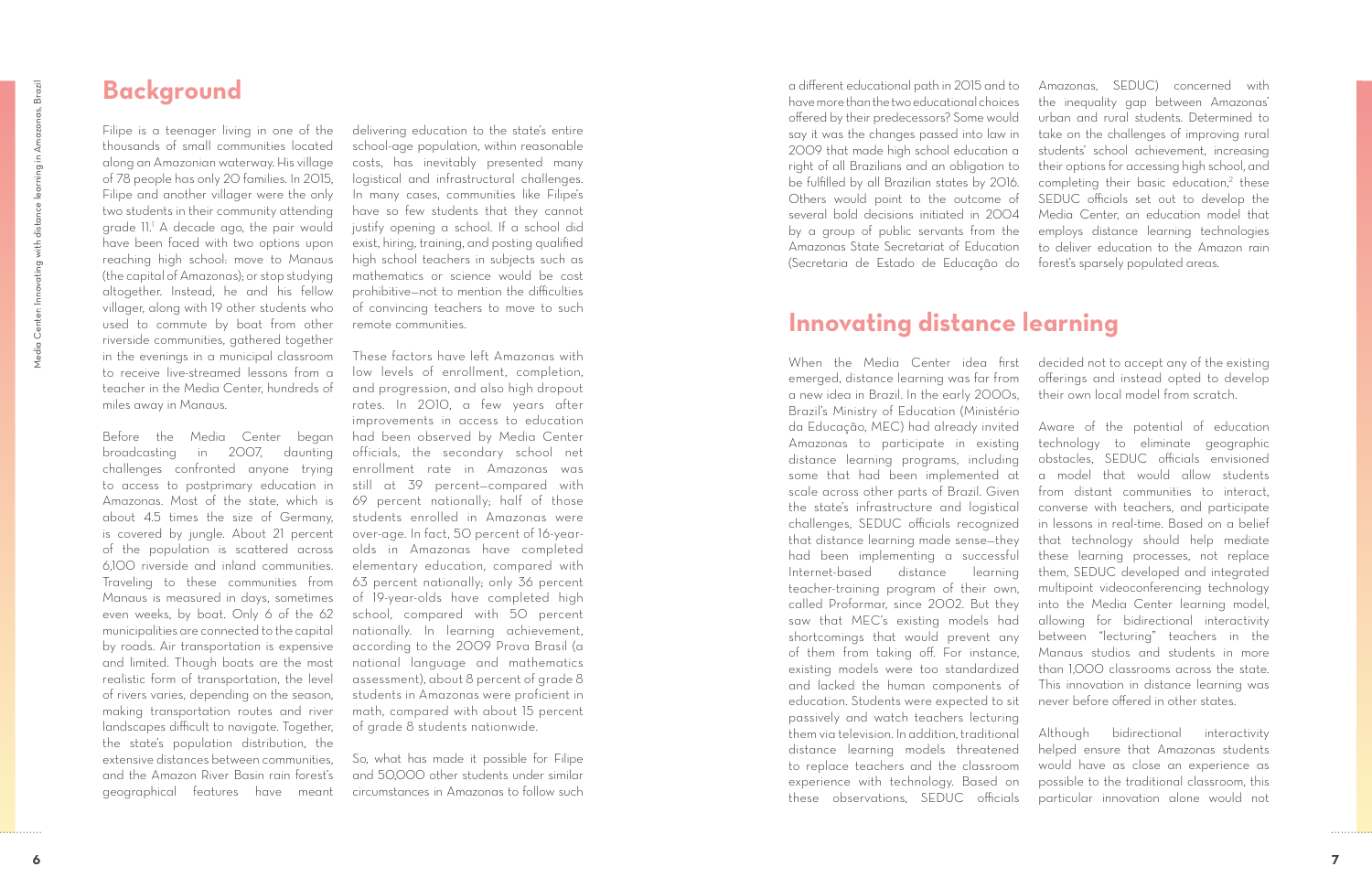have guaranteed success. The anxieties and negative perceptions held by teachers and teachers' unions regarding the role of teachers in technology-mediated classrooms also needed to be countered. According to the Amazonas Secretary of education, Rossieli Soares da Silva, the Media Center was never imagined to be "a perfect substitution to the full classroom interaction between teachers and their students" (Rossieli Soares da Silva, interview by Flavia Goulart, April 9, 2015). However, teacher shortages in Amazonas meant that proponents of distance learning could easily have viewed the Media Center as a strategy for addressing teacher shortages and ignoring issues germane to teachers' unions. For instance, resources allocated to develop and implement the Media Center could have been seen as diverting the state's scarce resources away from long-term strategies in recruiting and training new teachers and "upgrading" the skills and content knowledge of teachers already in the system.

Instead, SEDUC and Media Center officials designed and implemented new adapted roles for teachers under the Media Center learning model. Specifically, the Media Center deployed two different and complementary teacher figures: the "lecturing teacher," who gives the lecture remotely from the Manaus studio; and the "tutoring teacher," who facilitates the learning process and supports students in-person in the classroom.

In this model, the lecturing teacher is a specialist who pairs with another lecturing teacher to research and develop novel content in their shared area of expertise. 3 Although content is aligned with the national curriculum,4 lecturing teachers

are given the latitude to be creative and localize content so that lessons are unique for that specific day and class. The Media Center's pedagogical staff reviews and approves the content, and then works with the teachers to help convert class content into digital format. The final product may include, for example, animations and cartoons to help translate abstract concepts into real life examples, short video clips of a large street protest or a congressional session, or other audiovisual resources that complement lecturing teachers' live presentations. These in-class resources are a particularly important pedagogical feature for lecturing teachers in the Media Center, especially considering how the costs and logistics of bringing such technology to rural students in remote regions of the Amazon rain forest would have been otherwise very challenging. In the words of one teacher, "Contrary to what many would think, the use of technology to mediate learning has made things more (not less) concrete than in the regular classroom: The virtual world opened many new possibilities in the ways we transfer knowledge to our students" (Media Center teacher, interview by Flavia Goulart, April 9, 2015).

The tutoring teacher in the Media Center learning model is more of a generalist, despite having a graduatelevel teaching degree. With one tutoring teacher assigned per classroom, the tutor plays a key role in connecting students, technology, and content, having previewed the day's learning materials and activities before each class. Although they are not responsible for the primary teaching and do not need to have deep knowledge of any specific subject, they are responsible for the educational development of students. During classroom activities and interactions, they identify when students do not understand content and ask the lecturing teacher for specific support or more detailed explanations as needed. Thus, the tutor's role is critical for enabling the Media Center learning model to create the conditions for a full classroom experience. Furthermore, because tutoring teachers are generalists, SEDUC and the Media Center are able to deploy one teacher per classroom rather than one teacher per subject, enabling them to employ more teachers at the high school level across the state, despite how small the community, remote the location, or severe the lack of teachers. These two complementary teacher roles were unprecedented in Brazil's educational context. Additionally, the model enables SEDUC to maximize its pool of teacher candidates, providing students with access to curricular content such as physics, even if their community does not have a physics teacher available. 5 The Media Center also regularly demonstrates how it values teachers by encouraging them to continuously advance their own knowledge and specializations. Not only do lecturing teachers feel challenged to improve their classes and to innovate; they are also rewarded and recognized for doing so. For example, lecturing teachers are all encouraged to work on advanced degrees (master's or doctorate level), if they do not already hold these titles. Their salaries are higher than regular teachers although they also work more hours and their careers are more competitive. Every year, 10 percent of low-performing teachers are replaced with new teachers. Also, after broadcasting their lectures live from a studio to hundreds of students at a time, they have been elevated to "celebrity teacher" status, increasing the prestige of the teaching profession in Brazilian society.

## **Impact and evidence of success**

Because detailed metrics on academic performance and overall impact have not been rigorously monitored or published yet—the results of a comprehensive impact evaluation are expected to be released by the end of 2016—growing enrollment numbers and demand for expansion have been the main metrics of success for the Media Center and SEDUC officials. existing municipal schools or community centers, there was no need to build new schools, so connecting new classrooms to the Media Center broadcasts is relatively simple and scalable process. In about 2014, the Media Center's high school program enrollment stabilized at about 8,000 students per grade, or 24,000 students per year.

In its first year, 2007, the program enrolled about 10,000 students across 242 communities in grade 10. By year two, municipalities across the state began requesting Media Center classrooms in their communities. Since most Media Center classrooms were installed in After tackling the demand for high school education, the secretary of education soon realized that a bottleneck also existed for middle school students. With nearly 700,000 students in state- and municipal-run elementary and middle schools, SEDUC enrollment figures for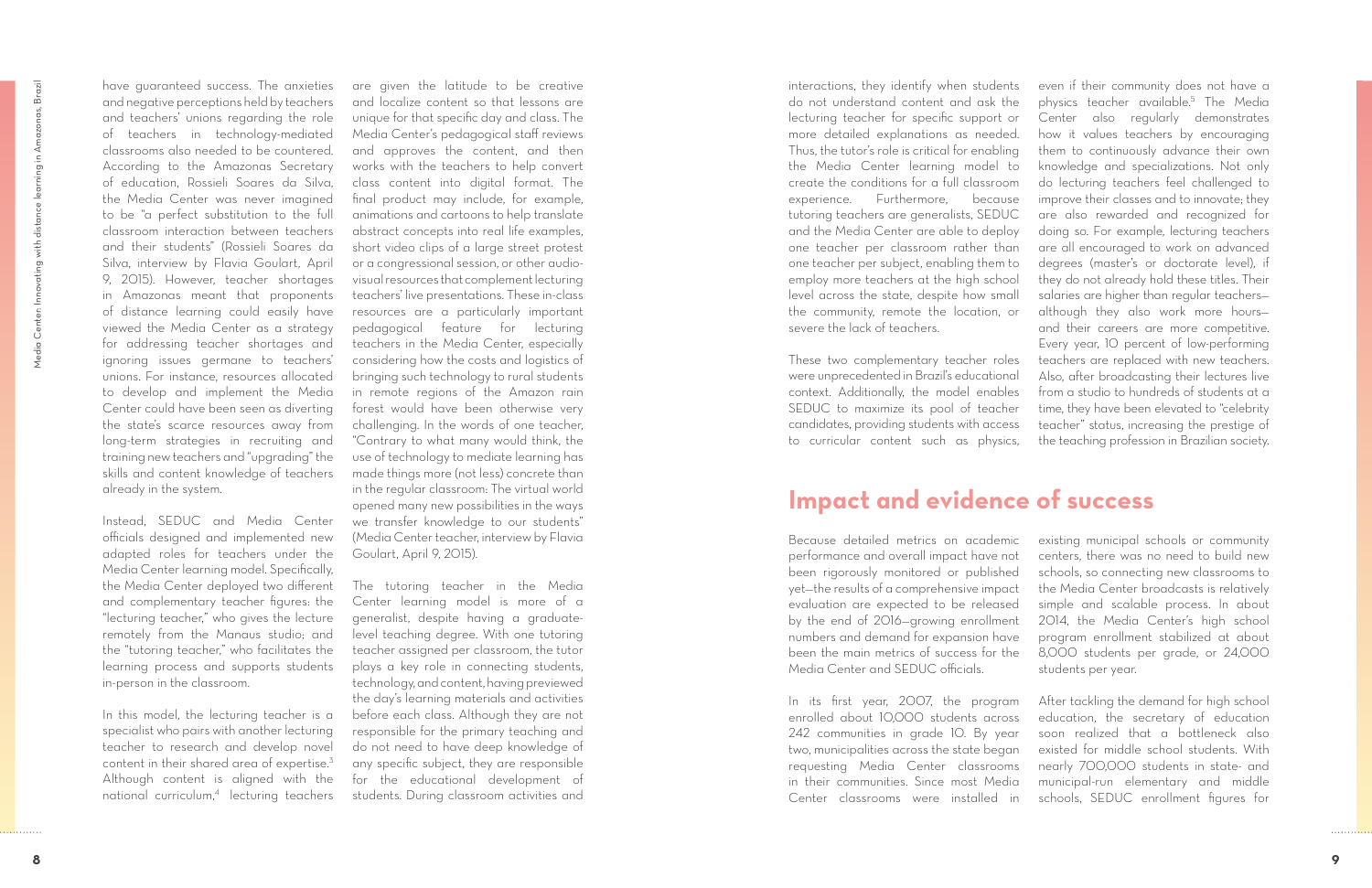2012 indicated that only 166,000 students were enrolled in high school. Not only were middle school students not making the transition to high school, their low levels of academic preparedness, combined with poverty and the physical challenges of getting to school, were leading to high dropout rates. In an effort to help students master the minimum content and be better prepared for high school, in 2009, the Media Center began transmitting programming to middle school students (grades 6 to 9). The center's first middle school class graduated in 2012.

Demand for Media Center learning opportunities also emerged among Amazonas' adult and young adult population. Once high school center's transmissions began in 2007, in many communities, parents and grandparents started attending lessons with younger family members. They themselves had not had the opportunity to access high school in their teenage years and wanted to do so now. The center began offering young adult and adult education (*ensino de jovens e adultos,* or EJA) transmissions in 2012 to allow high school students and adult learners space to study separately.

Today, the Media Center's seven studios are running at capacity. In the afternoons, when municipal school facilities hosting center classrooms finish running regular in-person middle school classes, four studios remotely broadcast middle school content for grades six to nine. In the evening, all seven studios broadcast classes for the three high school grades and an additional four EJA grades. In 2015, there were more than 50,000 students across 6,000 communities

enrolled in the center's grades 6 to 12 and adult education programs (roughly 23 percent of all secondary school students enrolled outside Manaus). These students gathered in more than 2,000 classrooms, interacted with over 60 lecturing teachers, and engaged with over 2,200 tutoring teachers.

Since 2007, the Media Center has provided more than 300,000 students with access to postprimary education from their communities along the rivers as well as to inland parts of the Amazon River Basin rain forest. According to the Amazonas secretary of education, Rossieli Soares da Silva, "the Media Center is everything where there is nothing, and it can be a complement where there is something," meaning that for children who would have stopped studying, the center is the best alternative (Rossieli Soares da Silva, interview by Flavia Goulart, April 9, 2015). The implications of having such an alternative option is further reflected in the increase in secondary school progression rates in the state from 67 percent in 2007 to 83 percent in 2011, and in the reduction in dropout rates by almost 50 percent between 2008 and 2011.

The Media Center model has been adapted by six other Brazilian states with poor and/or difficult-to-reach populations in the Amazon region. National efforts to improve Internet connectivity to schools, including a project supplying 300 new antennas to new center classrooms in four years and another project laying more than 8,000 kilometers of fiber optic cables across the Amazon River system, will no doubt allow further scaling up in the future (Magalhães 2015).

#### **2011**

Amazonas begins negotiations for a partnership with the Inter-American Development Bank (IADB).

## **Timeline of key events**

**2002**

training program and the state's first experience with technology-mediated learning.

**2006**

SEDUC approves the Media Center model.

#### **2009**

The Media Center begins transmitting to middle school students. The Media Center's first high school class graduates, and the center expands programming to the final years of middle school. Bain Consulting begins a project to support managerial reforms in SEDUC.

#### **2012**

The Media Center's first middle school class graduates; the center expands its programming to include EJA (young adults and adult education).

IADB partnership contract is signed; first impact evaluation of the Media Center to be completed by 2016.

#### **2013**

The Media Center begins tutoring transmissions for regular schools and experimenting with absent teacher substitution models.

#### **2004**

The secretary of education analyzes performance and access inequalities in the State of Amazonas and maps demand for schools in the state's nonurban areas. He draws on Proformar to conceptualize and design what later becomes the Media Center.

#### **2007**

The Media Center is launched, enrolling about 10,000 students in its grade 10 programming.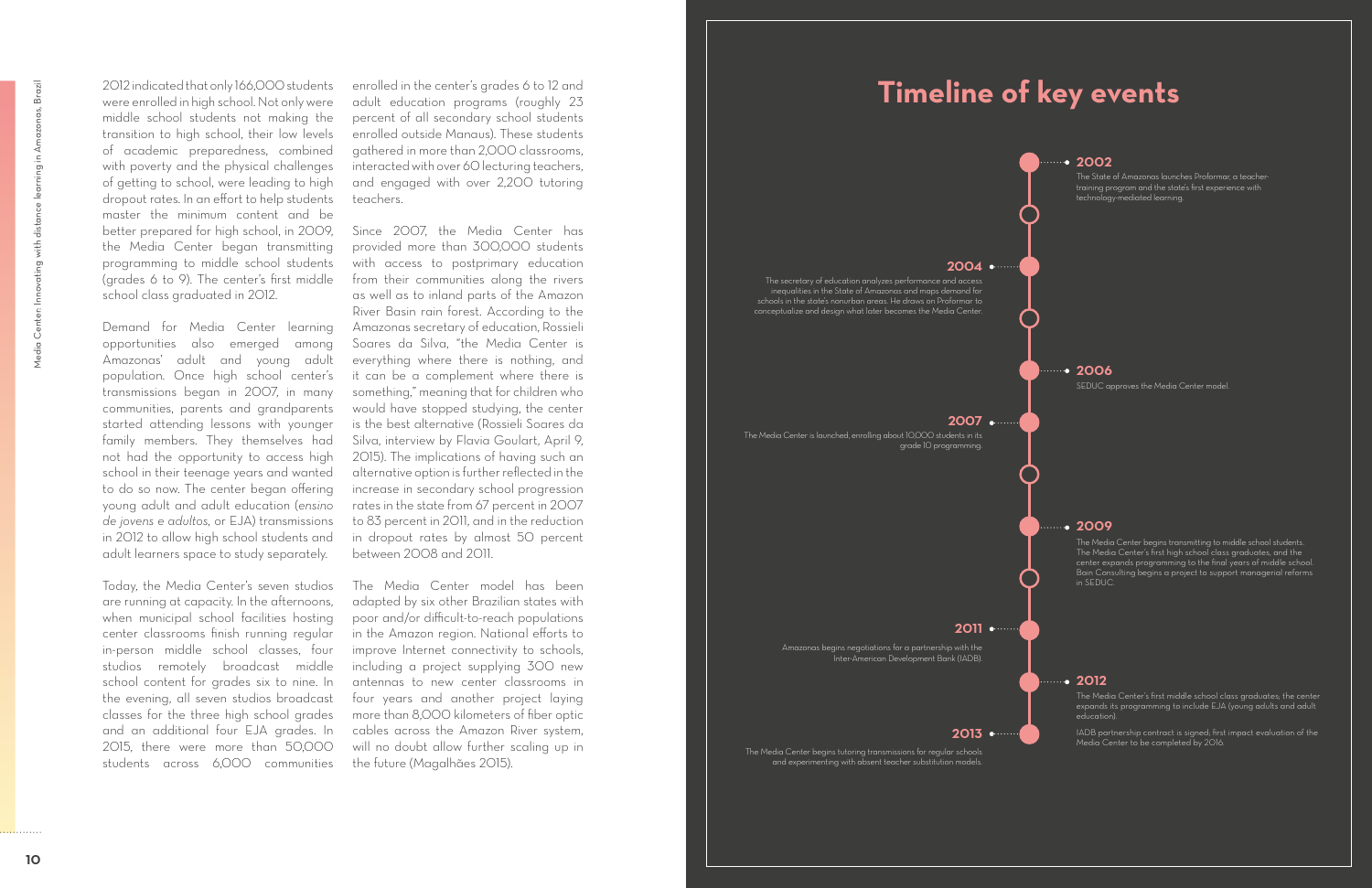## **Key drivers behind scaling impact**

How did the Media Center improve educational access for thousands of students located in the sparsely populated areas of the Amazon River Basin rain forest? Moreover, how has the model been able to grow the number of students reached by 30

percent per year? Though much of the success rests on the model's unique innovations with distance learning, the other half of the story lies in the coming together of a series of key political drivers, organizational characteristics, and approaches to change.

#### **Developing an enabling policy environment**

New legislation in Brazil and educational reforms instituted in Amazonas in 2009 were vital in creating and sustaining a political environment conducive to the Media Center's educational innovations. First, the mandate holding states responsible for guaranteeing the right to high school education as well as legislation supporting universal secondary education provided the political impetus for SEDUC to continue supporting the Media Center learning model, especially because nearly a quarter of secondary school-age students in Amazonas' difficult-to-reach areas were still not enrolled in school. Second, managerial reforms led by the Amazonas secretary of education, in partnership with Bain Consulting (2009–12), helped to streamline internal processes and optimize the structure of SEDUC and the state's school system. For example, these reforms developed better teacher recruiting, on-boarding, and training programs, as well as Amazonas' first teacher evaluation system and incentive plan. Teachers became eligible for performance bonuses to teachers based on student performance; there were efforts to identify waste or possible efficiency gains that could free up

funding for new programs and policies (especially the Media Center) that merited expansion.

These positive reforms were made possible by Amazonas' relatively stable and continuous political leadership. For instance, the long tenures of Governor Eduardo Braga (2003–10) and his successor, Governor Omar Aziz (2010– present), allowed for important policy and leadership within SEDUC. In addition, the education secretary who was in office at the time of the Media Center's rollout oversaw SEDUC for seven years (2004– 11). The current education secretary, Soares da Silva, took office in 2012, but had been working with the previous secretary for five years. This longevity is particularly unique in Brazil, where, in many other states, of leadership in education departments occur almost every year, causing considerable disruption and discontinuity.

Additionally, during the time of the Media Center's incubation, Governor Braga led the State of Amazonas while enjoying high approval ratings (about 80 percent), majority support in the legislative branch, and alignment within his own cabinet. This smoothed the way for essential planning, finance, productivity, and coordination across multiple departments—something that was foundational to the state's approach to developing the Media Center.

#### **Supporting an entrepreneurial spirit**

head on, with state officials actively embracing change rather than waiting for off-the-shelf solutions from the federal government. With this mindset, they were able to assess where previous solutions fell short, reject solutions that did not fit the local context, and innovate in ways that suited local conditions. In short, officials' pioneering attitude enabled them to build a unique education delivery model despite the odds and in the face of the state's daunting geography and educational circumstances. The open-mindedness of the secretary of education as well as his staff was critical to the development of the Media Center model. In the absence of such entrepreneurial spirit, long-standing negative attitudes toward traditional distance learning models (i.e., its potential to replace teachers) would likely have resulted in local officials and education consultants overlooking potential innovative uses for distance learning. Through the secretary's lead, SEDUC remained open to taking informed risks, which ultimately enabled SEDUC to avoid getting stuck when innovation and experimentation did not lead to perfect outcomes or desired

Along with administrative continuity as well as political support for education policy reforms, SEDUC's entrepreneurial spirit enabled the State of Amazonas to tackle the problem of inequitable education access and achievement results at the outset. This ability to pivot and learn from both positive and negative feedback was vital in sustaining and scaling up the Media Center's impact. SEDUC and Media Center officials soon began to notice that the teachers' unions were responding favorably to its distance learning and educational technology innovations. Given Brazil's highly unionized and rigid teacher context, SEDUC and Media Center officials took great risks by reconceptualizing the teaching and learning process, especially teachers' roles. As soon as SEDUC recognized that the teachers' unions were not challenging their model, SEDUC began approaching teachers and teachers' unions as active stakeholders and partners in delivering education to rural Amazonian communities. SEDUC leveraged this more positive relationship with the teachers' unions by prioritizing teachers as part of a series of educational system reforms carried out by the secretary of education and Bain Consulting from 2009 to 2012. These reforms included improving and streamlining teacher recruiting, training, evaluation, and motivation. Though several other Brazilian states faced extended teacher strikes in the late 2000s, the relationship between SEDUC and the teachers' unions in Amazonas remained stable and productive.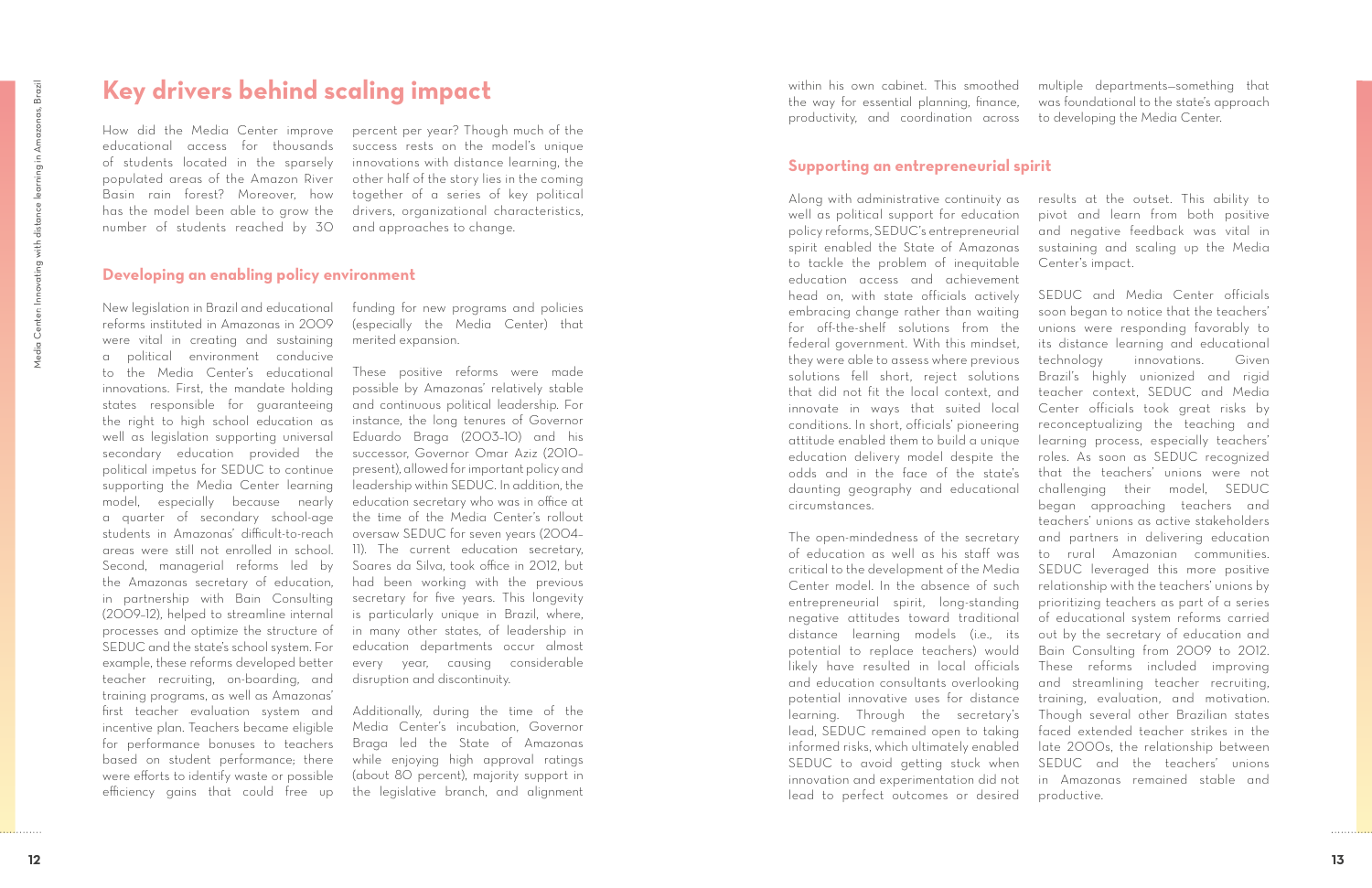An entrepreneurial approach emboldened the state to push forward alone at times. For instance, in many conversations with MEC, SEDUC officials were unwilling to accept distance learning solutions offered by the federal government, for it was clear that they would fall short in tackling the problem of educational access in the Amazonian context. However, this also meant that the state was not in a position to accept financial resources from Brazil's

federal government and MEC. As a result, the state made the decision to invest its own resources in the Media Center from the very beginning—a decision that ultimately granted center officials the space in which to experiment and innovate. However, for a state with limited resources and budget like Amazonas, it took considerable courage to turn down support and funding from MEC and pursue an independent path.

#### **Leveraging the private sector's assets**

Every Media Center classroom in Amazonas is equipped with a computer, TV screen, webcam, microphone, printer, and high-speed satellite Internet. Power is needed to operate all this, but in most communities, electricity runs on diesel generators. Students need to be transported daily from their neighboring communities to classrooms on a revolving basis. In terms of human capital, teachers are hired, trained, and allocated to classrooms or the studio. Lessons are developed daily, then converted by animators and pedagogical specialists into digital format or supplemental learning material or resources. Lectures by lecturing teachers in the studio are recorded by studio operators across multiple media devices and broadcast live into classrooms, where tutoring teachers help to bridge content to students and students' questions are relayed to the studio.

To orchestrate this, the Media Center model required significant coordination and division of labor across both hard and soft infrastructure. Given limited state resources, SEDUC and Media Center officials outsourced those

services that they could not provide, tapping key private sector service providers and leveraging their assets. This private sector involvement was key to making distance education in Amazonas a viable solution to the state's education delivery problems. Without the studio operators or the satellite service providers, for example, the Media Center model could not possibly have thrived.

But even with this successful business-like approach, the Media Center continues to face logistical challenges. Disruptions are frequent—from Internet links that do not work, to technical support that cannot reach a school sooner than 10 or even 30 days of travel, to antennas that are submerged by floods during the rainy season, to unreliable satellite connections. Media Center officials expect that on any given day, between 5 and 15 percent of classrooms are not connected to the live stream. In some cases, classrooms can be offline due to damaged equipment for weeks at a time. Where no private sector actor exists to outsource a vital service, the Media Center has struggled. For instance, with

no transportation provider—largely due to the shifting nature of Amazonas' rivers during its unpredictable periods of floods and drought—the Media Center has struggled to identify a reliable and costeffective way of transporting students or for shuttling technicians to communities in need of service or troubleshooting. As a result, transportation continues to be the highest cost (about 50 percent of the program's per capita cost) and the least scalable component of the program.

### **Identifying solutions tailored to the local context**

A key to the Media Center's success was to combine an entrepreneurial approach was a willingness (shared by SEDUC) to actively seek out, adapt, and adjust traditional distance learning models in ways that fit the reality of Amazonas and the Brazilian education context. After all, distance learning was not new in Brazil; universities, state governments, and media conglomerates were already employing distance learning to reach school-age populations across the country (Trucano 2014). In particular, SEDUC and Media Center officials developed components such as bidirectional interactivity that traditional distance learning models lacked and rejected solutions such as a single lecturing teacher model that would harm relationships with key stakeholders such as the teachers' unions. Indeed, according to the secretary, Soares da Silva, without the presence of tutoring teachers in each classroom, the Media Center learning model would have been weaker and would not have earned such wide acclaim among Amazonas municipal officials, teachers, and students. Additionally, the Media Center model overcame specific obstacles faced by the state in delivering education to remote areas of the Amazon rain forest. These included teacher shortages and the cost of training and placing up to 15 teachers in each community. By allocating one generalist (the tutoring teacher) per community and then using the specialist (the lecturing teacher) at scale via satellite broadcast, the model enabled SEDUC to provide lectures in geography or chemistry (or any other high school subject) using two specialists in Manaus, rather than hiring and allocating hundreds of subject-specific teachers to communities sometimes so small, like Filipe's, where there may not even be a single student every school year. What made it possible to transform distance learning was SEDUC and Media Center officials' diligent attention to local limitations, constraints, and opportunities. Being open to experimentation and using critical thinking to fully understand the specificities and circumstances of the Amazonas context ultimately allowed SEDUC and the Media Center to be a force for positive change.

### **Leveraging a peripheral status**

According to the Harvard University professor Clayton Christensen, innovation and disruption have better chances of success and achieving a high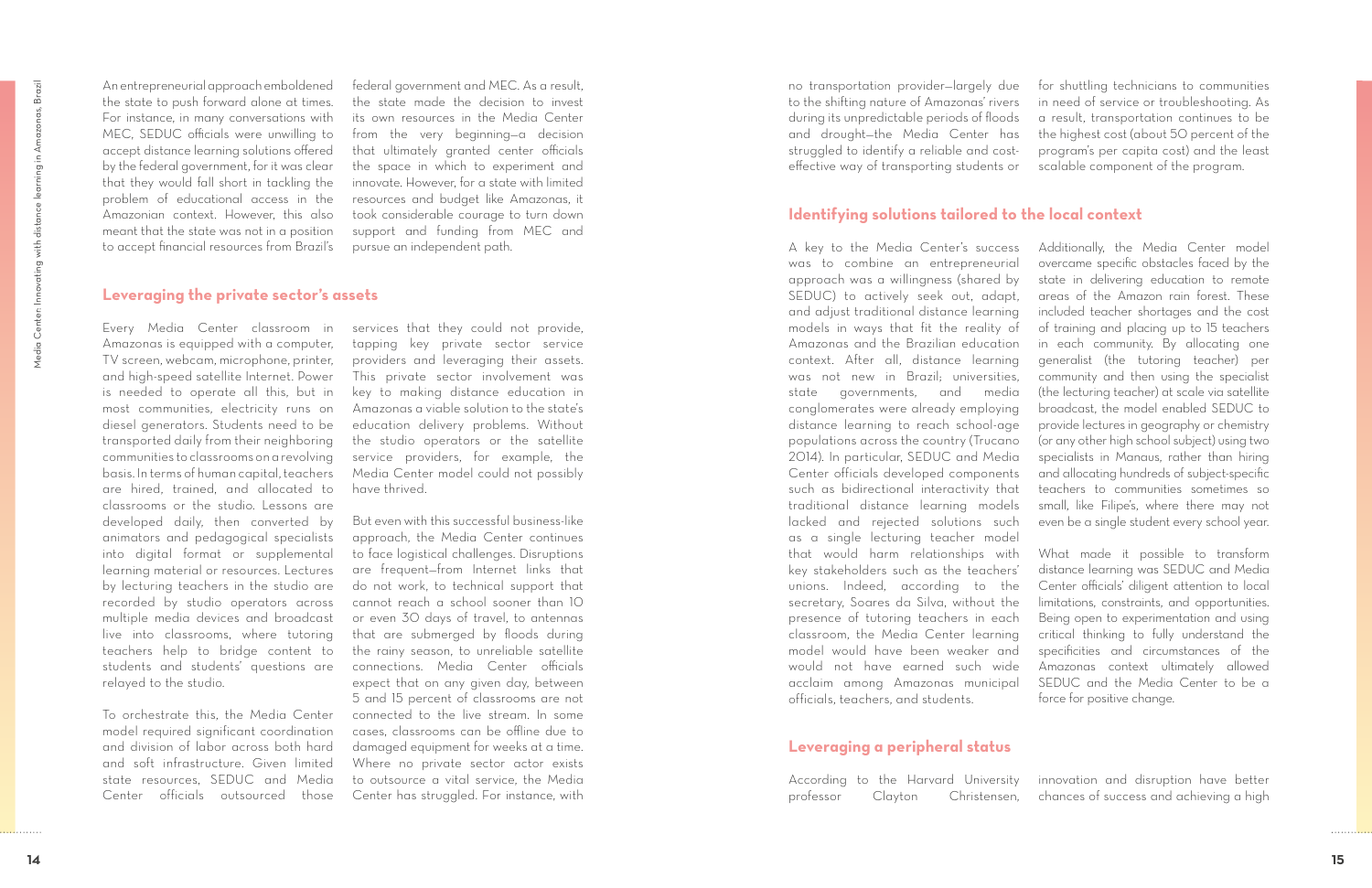impact if they emerge at the periphery without posing a direct threat to the status quo (Christensen, Johnson, and Horn 2008). Indeed, much of the state's entrepreneurialism can be attributed to the fact that the State of Amazonas is geographically distant and relatively isolated from Brazil's mainstream. Rather than be further encumbered by its geographic isolation—the source of the state's education delivery challenges— SEDUC and Media Center officials took advantage of their peripheral status in the northern region of Brazil. That is, being away from the spotlight allowed them more room for innovation and experimentation, as well as less scrutiny and criticism when a certain program component was being pilot tested or needed modification. Geographic isolation was thus an unexpected catalyst for innovation.

Maintaining a peripheral status also enabled the Media Center to experiment with its model where it was not threatening, especially in relation to the state's teachers union. Traditionally, teachers and teachers unions were skeptical about the kind of solution that the Media Center model represented, because it potentially threatened their established role. But, a fortunate

by-product of the center's teaching innovations was the increased prestige of teachers in Amazonian society. Lecturing to hundreds of students across the state, for example, the center raised the status of teachers to "celebrity teachers." Together with the center's higher teacher salaries and its creative ways of recognizing talented teachers, the status of teachers within the learning model began to ripple outward, improving their status in the larger society, leading more students to enter the profession, and inspiring some teachers to even run for public office. SEDUC officials think the Media Center's transformational role has been helping to ease the state's teacher shortage.

By not drawing attention to themselves in the beginning, the Media Center was able to reframe the relationship between technology and teachers under the radar. By the time teachers unions were noticed, Media Center lessons had already reached tens of thousands of rural students, and it had proven that there was no other viable way to offer formal education to the state's remote areas. Furthermore, the model demonstrated that teachers held a significant role in the learning process that was equally, if not more important than, technology's role in delivering education to Amazonas' remote areas.

#### **Pacing the scaling-up process**

The pacing of the scaling-up process was critical to success. Offering only grade 10 in 2007, and then expanding to grade 11 in 2008 and grade 12 in 2009, allowed the Media Center to evolve with its first graduating class of about 10,000 students in 2009. Starting at scale but with a limited

student cohort provided important lessons and feedback, on the basis of which leaders could quickly make midcourse corrections, such as reducing the duration of interactivity windows and sending more instructions and materials to tutoring teachers in advance.

Although innovation and content development form a continuous process of creativity and learning in the Manaus studios, once the key design and logistical features of the Media Center classroom were developed, the model became fairly simple to replicate and scale up, requiring three basic steps: First, deploy the equipment for broadcasting and interactivity. Second, assign a tutoring teacher to be in charge of that classroom. Third, set up transportation to bring students back and forth from their neighboring communities to the Media Center classroom. The Media Center has been able to scale up to reach more high school students every year, and it has expanded its programming offerings as well. Following success at the high school level, the center expanded to include middle school, followed by an adult and young adult program. Plans are in store to transmit tutoring lessons to regular schools lacking designated teachers, plus archived lessons will be broadcast to classrooms with absent teachers.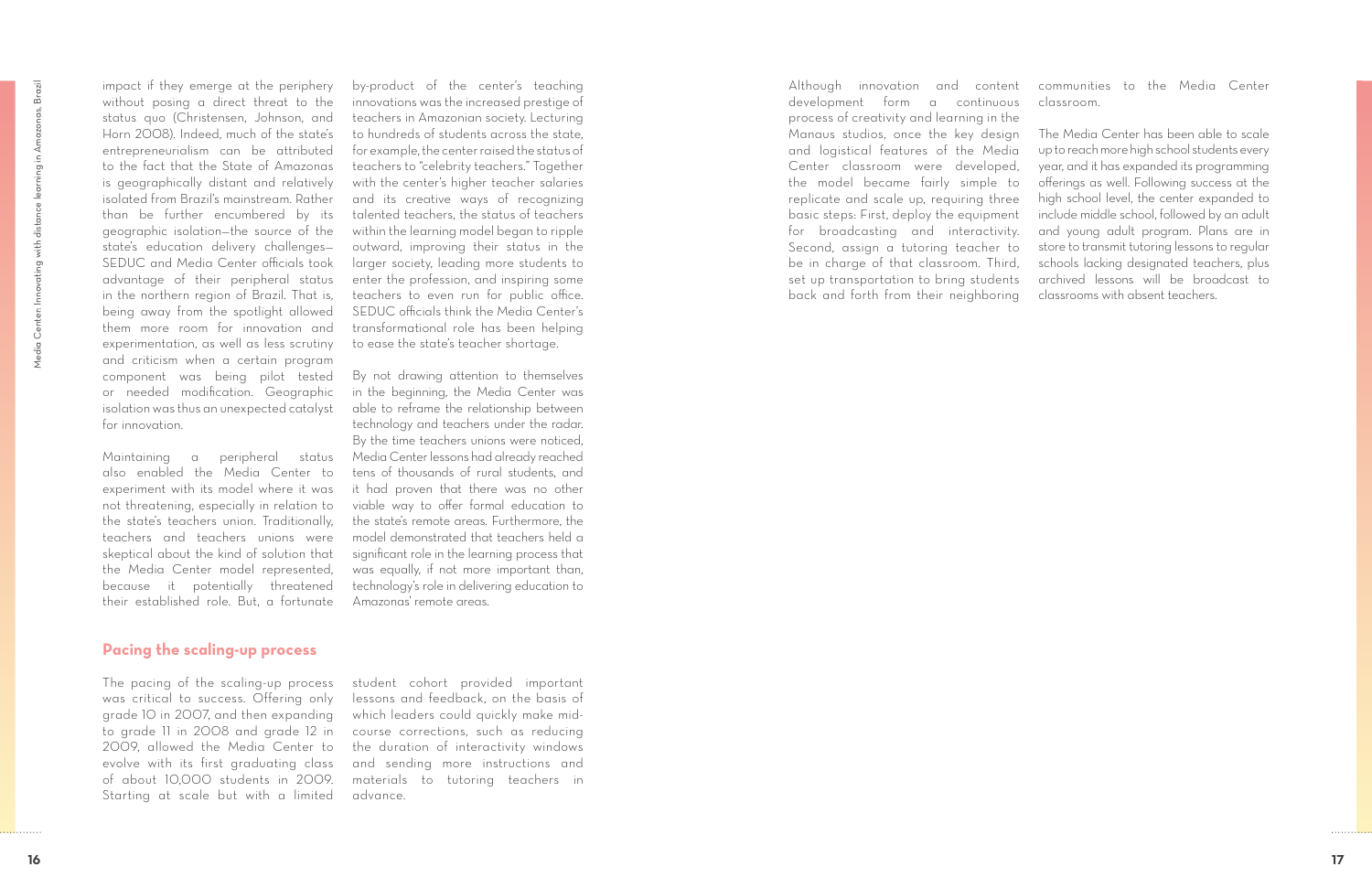## **Lessons learned**

- The stability of Amazonas' leadership and a series of education reforms contributed to the state's *political prioritization* of and *commitment to continuous support* of the Media Center. This was especially important given that the center would enable the State of Amazonas to fulfill its obligation to provide quality secondary education.
- SEDUC's *entrepreneurial spirit* enabled officials to focus on the problem, to actively approach change rather than wait to adapt existing solutions, and to innovate where previous solutions fell short—or reject solutions that did not fit the local context. This spirit led them to identify, coordinate, and leverage key service providers in the private sector, to rely on their own resources in lieu of federal support, and to "pivot" when needed.
- Geographic isolation conferred a *peripheral status* upon the state, allowing officials to take risks and depart from entrenched ideas and national trends that did not fit the local context. Being on the periphery enabled the state to try prototypes of unique solutions that were more compatible with the state's reality.
- By *focusing on the problem,* SEDUC officials, Media Center personnel, and the teachers' unions were able to cast aside prejudices against traditional distance learning models and identify key areas for experimentation, ultimately innovating key features of the center's learning model, such as bidirectional interactivity and new roles for teachers. This allowed leaders to tailor center innovations to specific challenges and circumstances unique to Amazonas.
- The Media Center model of distance learning *leveraged technology as a compliment to, not replacement for, teachers.* This helped raise the status of "celebrity teachers," with the possibility of increasing the prestige of teaching overall. Teachers and teachers' unions became more favorably inclined toward distance learning once they realized that the center's adoption of new and adapted roles for lecturing and tutoring was a boost for the profession.

• Offering lecturing teachers the flexibility and autonomy to design their own lesson plans allowed Media Center content to be *tailored to the context.* Giving tutoring teachers the responsibility for the educational development of students and connecting them to lecturing teachers enabled this distance learning model

- to provide students with a *full classroom experience.*
- 

• The Media Center's strategic *pacing of the scaling-up process* enabled program officials to focus on getting content right before moving on to new demands.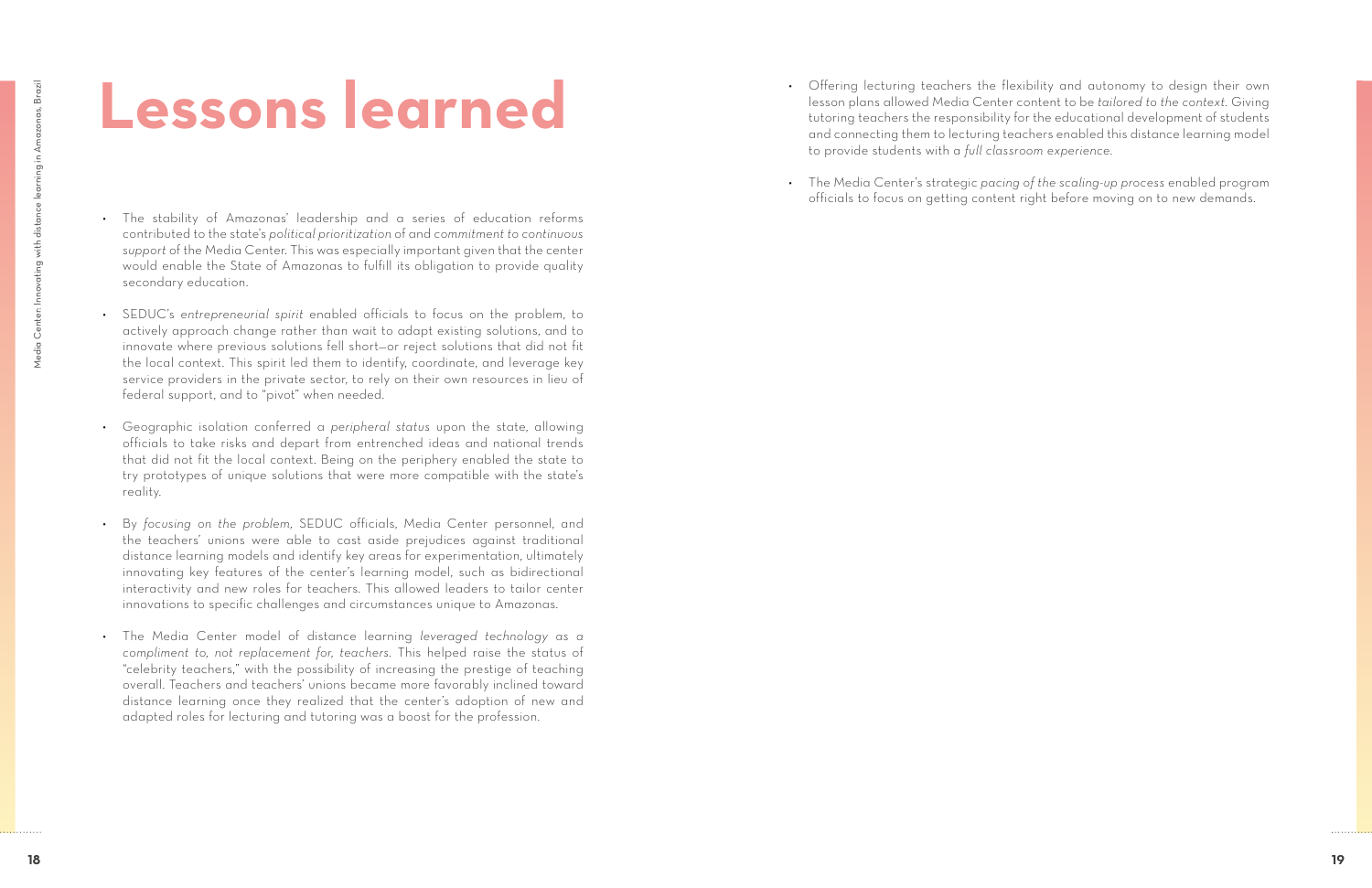## **References**

Christensen, Clayton, Curtis W. Johnson, and Michael B. Horn. 2008. *Disrupting Class: How Disruptive Innovation Will Change the Way the World Learns.* New York: McGraw-Hill.

Magalhães, João Carlos. 2015. "Cable at the Bottom of a River Brings Internet to Students in the Amazon." *Porvir.* http://porvir.org/en/cable-bottom-river-brings-internet-students-amazon/.

Trucano, Michael. 2014. "Interactive Education Television in the Amazon." EduTech. http://blogs.worldbank. org/edutech/interactive-educational-television-amazon.

1. Primary education in Brazil covers nine years of schooling (ages 6 to 14) and is divided into two cycles: *ensino fundamental 1o ciclo,* grades 1 to 5, herein called elementary school; and *ensino fundamental 2o ciclo,* grades 6 to 9, herein called middle school. Secondary school, or *ensinomédio* (grades 10 to 12), herein called high school, covers three years of schooling (ages 15 to 18) and is broken into regular and vocational tracks. Primary education is the responsibility of municipalities, and secondary education is

2. Basic education includes early childhood education, as well as elementary, middle, and high school.

3. Lecturing teachers work pairs so that they can support each other, explore new resources and approaches, and eventually curate higher quality content than if they were working alone. During the live broadcasting, only one teacher presents, while the other answers questions and facilitates discussion.

4. While there is no national or state curriculum in Brazil, national exams like Prova Brasil force local administration to pursue a certain level of standardized content. The Media Center's pedagogical staff is tasked specifically with ensuring content developed by lecturing teachers is aligned with curriculum

- the state's responsibility.
- 
- 
- guidelines developed by the State to help prepare students for these national exams.
- during chats.

5. Tutoring teachers must have a university degree and are chosen through a state exam. Eighty percent of tutoring teachers hold two year, renewable contracts, and the remaining 20 percent are public servants. Lecturing teachers hold advanced degrees in the areas that they teach and are hired to dedicate their time exclusively (40 hours per week) to developing curricular content and delivering lessons. They are selected through two phases: first, a written examination; and second, a studio test to assess their abilities in front of the camera. Once hired, lecturing teachers participate in ongoing training in both technical and pedagogical skills. Technical trainings cover posture, speech, screenplay, and other effective behaviors in front of the camera. Pedagogical trainings cover feedback from pedagogical coordinators regarding observations made during lectures and student participation

## **Endnotes**